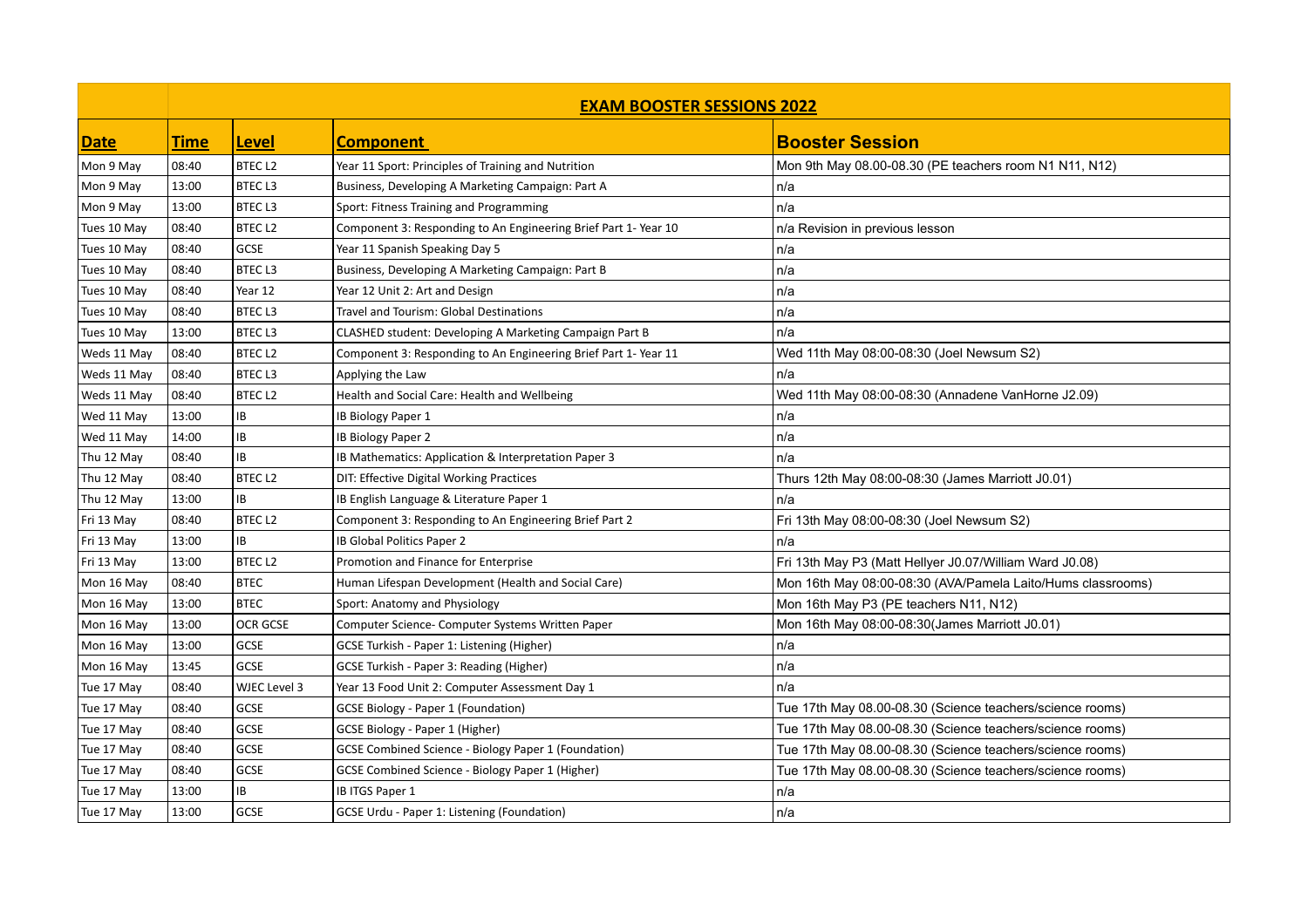| Tue 17 May   | 13:45 | <b>GCSE</b>            | GCSE Urdu - Paper 3: Reading (Foundation)                              | n/a                                                          |
|--------------|-------|------------------------|------------------------------------------------------------------------|--------------------------------------------------------------|
| Wed 18 May   | 08:40 | WJEC Level 3           | Year 13 Food Unit 2: Computer Assessment Day 2                         | n/a                                                          |
| Wed 18 May   | 08:40 | IB                     | IB ITGS Paper 3                                                        | n/a                                                          |
| Wed 18 May   | 08:40 | GCSE                   | GCSE English Language - Paper 1: Fiction & Imaginative Writing         | Wed 18th May 08.00-08.30 (English teachers/English rooms)    |
| Wed 18 May   | 08:40 | <b>GCSE</b>            | GCSE English Language - Paper 1: Non-Fiction Texts                     | Wed 18th May 08.00-08.30 (English teachers/English rooms)    |
| Thur 19 May  | 08:40 | WJEC Level 3           | Year 13 Food Unit 2: Computer Assessment Day 3                         | n/a                                                          |
| Thur 19 May  | 08:40 | <b>GCSE</b>            | <b>GCSE History - Paper 1</b>                                          | Thurs 19th May 08.00-08.30 (History teachers/History rooms)  |
| Thur 19 May  | 08:40 | <b>BTEC Level 3</b>    | Level 3 Business: Personal and Business Finance                        | n.a                                                          |
| Thur 19 May  | 08:40 | A-Level                | A-Level Spanish Speaking Exam                                          | n/a                                                          |
| Thur 19 May  | 13:00 | <b>GCSE</b>            | GCSE Italian - Paper 1: Listening (Higher)                             | n/a                                                          |
| Thur 19 May  | 13:45 | <b>GCSE</b>            | GCSE Italian - Paper 3: Reading (Higher)                               | n/a                                                          |
| Fri 20 May   | 08:40 | <b>GCSE AQA Retake</b> | <b>GCSE Mathematics - Paper 1 Foundation</b>                           | Fri 20 May 08.00-08.30 (Maths teachers/Maths rooms)          |
| Fri 20 May   | 08:40 | GCSE-Edexcel           | GCSE Mathematics: Paper 1 Non Calculator Foundation                    | Fri 20 May 08.00-08.30 (Maths teachers/Maths rooms)          |
| Fri 20 May   | 08:40 | <b>GCSE-Edexcel</b>    | <b>GCSE Mathematics: Paper 1 Non Calculator Higher</b>                 | Fri 20 May 08.00-08.30 (Maths teachers/Maths rooms)          |
| Fri 20 May   | 08:40 | <b>BTEC Level 3</b>    | Year 13: Responding to a Brief (Engineering) Day 1                     | n/a                                                          |
| Fri 20 May   | 13:00 | <b>BTEC Level 3</b>    | BTEC Travel and Tourism: World of Travel and Tourism                   | n/a                                                          |
| Fri 20 May   | 13:00 | <b>BTEC Level 3</b>    | BTEC Health and Social Care: Working in Health and Social Care         | n/a                                                          |
| Fri 20 May   | 13:00 | <b>GCSE</b>            | GCSE Chinese - Paper 1: Listening (Higher)                             | n/a                                                          |
|              |       |                        |                                                                        |                                                              |
| Fri 20 May   | 13:45 | GCSE                   | GCSE Chinese - Paper 3: Reading (Higher)                               | n/a                                                          |
| Mon 23 May   | 08:40 | <b>GCSE</b>            | GCSE Geography - Paper 1                                               | Mon 23rd May 08.00-08.30 (Geography teacher/Geography rooms) |
| Mon 23 May   | 08:40 | <b>BTEC Level 3</b>    | Health and Social Care: Enquiries into Current Research                | n/a                                                          |
| Mon 23 May   | 13:00 | <b>Edexcel GCSE</b>    | <b>GCSE Citizenship Paper 1- BEING SAT ELSEWHERE</b>                   |                                                              |
| Tue 24 May   | 08:40 | <b>BTEC Level 3</b>    | Year 13: Responding to a Brief (Engineering) Day 2                     | n/a                                                          |
| Tue 24 May   | 08:40 | <b>GCSE</b>            | <b>GCSE French-Listening Foundation</b>                                | n/a                                                          |
| Tue 24 May   | 09:20 | <b>GCSE</b>            | <b>GCSE French- Reading Foundation</b>                                 | n/a                                                          |
| Wed 25 May   | 08:40 | <b>GCSE AQA Retake</b> | GCSE English Literature Paper 1: 19th Century Novel/Modern Prose-Drama | Wed 25th May 08:00-08:30 (English teachers/English rooms)    |
| Wed 25 May   | 08:40 | <b>GCSE Edexcel</b>    | GCSE English Literature - Paper 1: Shakespeare & Post 1914 Literature  | Wed 25th May 08:00-08:30 (English teachers/English rooms)    |
| Thu 26 May   | 08:40 | <b>GCSE</b>            | GCSE Spanish - Paper 1: Listening (Foundation)                         | Thu 25th May 08.00-08.30 (Spanish teachers/MFL rooms)        |
| Thu 26 May   | 08:40 | <b>GCSE</b>            | GCSE Spanish - Paper 1: Listening (Higher)                             | Thu 25th May 08.00-o8.30 (Spanish teachers/MFL rooms)        |
| Thu 26 May   | 09:40 | GCSE                   | GCSE Spanish - Paper 1: Reading (Foundation)                           | Thu 25th May 08.00-o8.30 (Spanish teachers/MFL rooms)        |
| Thu 26 May   | 09:40 | <b>GCSE</b>            | GCSE Spanish - Paper 1: Reading (Higher)                               | Thu 25th May 08.00-o8.30 (Spanish teachers/MFL rooms)        |
| Thu 26 May   | 13:00 | <b>BTEC Level 3</b>    | <b>BTEC Engineering: Engineering Principles</b>                        | n/a                                                          |
| Fri 27th May | 08:40 | GCSE                   | <b>GCSE Chemistry - Paper 1 (Foundation)</b>                           | Fri 27th May 08.00-08.30 (Science teachers/science rooms)    |
| Fri 27th May | 08:40 | <b>GCSE</b>            | GCSE Chemistry - Paper 1 (Higher)                                      | Fri 27th May 08.00-08.30 (Science teachers/science rooms)    |
| Fri 27th May | 08:40 | <b>GCSE</b>            | <b>GCSE Combined Science - Chemistry Paper 1 (Foundation)</b>          | Fri 27th May 08.00-08.30 (Science teachers/science rooms)    |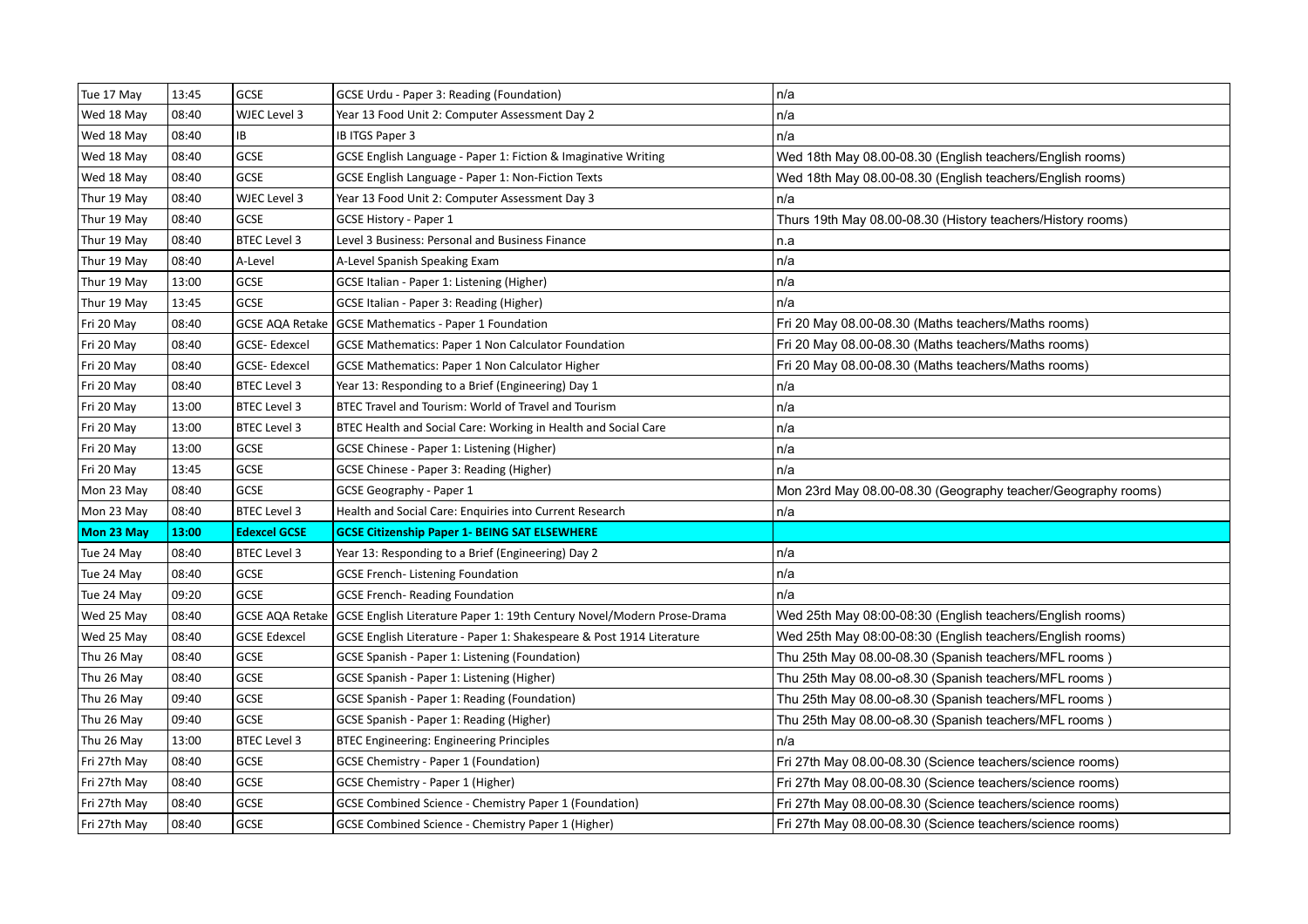| Fri 27th May     | 13:00 | <b>GCSE OCR</b>     | <b>GCSE Computer Science- Computational Thinking</b>                     | (Arrange with teacher- in previous lesson)                                |
|------------------|-------|---------------------|--------------------------------------------------------------------------|---------------------------------------------------------------------------|
| <b>Half term</b> |       |                     |                                                                          |                                                                           |
| Mon 6 June       | 08:40 | <b>GCSE</b>         | GCSE Chinese - Paper 4: Writing (Higher)                                 | n/a                                                                       |
| Mon 6 June       | 08:40 | WJEC Level 3        | Year 12 Food Science                                                     | n/a                                                                       |
| Mon 6 June       | 08:40 | <b>GCSE</b>         | GCSE Turkish - Paper 4: Writing (Higher)                                 | n/a                                                                       |
| Tue 7 June       | 08:40 | <b>GCSE</b>         | <b>GCSE Mathematics - Paper 2 Calculator (Foundation)</b>                | Tue 7th June 08.00-08.30 (Maths teachers/Maths rooms)                     |
| Tue 7 June       | 08:40 | GCSE                | <b>GCSE Mathematics - Paper 2 Calculator (Higher)</b>                    | Tue 7th June 08.00-08.30 (Maths teachers/Maths rooms)                     |
| Tue 7 June       | 08:40 | GCSE AQA Retake     | <b>GCSE Maths Paper 2 Foundation</b>                                     | Tue 7th June 08.00-08.30 (Maths teachers/Maths rooms)                     |
| Tue 7 June       | 08:40 | <b>GCE</b>          | A Level Spanish - Listening, Reading & Writing                           | n/a                                                                       |
| Tue 7 June       | 13:00 | GCSE                | GCSE Geography - Paper 2                                                 | Mon 6th June 15:00-16:00 (Geography teachers/geography rooms)             |
| Tue 7 June       | 13:00 | <b>GCSE</b>         | <b>GCSE Urdu - Paper 4: Writing (Foundation)</b>                         | n/a                                                                       |
| Wed 8 June       | 08:40 | <b>GCSE</b>         | GCSE English Literature - Paper 2: 19th Century Novel                    | Wed 8th June 08:00-08:30 (English teachers/English rooms)                 |
| Wed 8 June       | 08:40 | <b>GCSE</b>         | GCSE English Literature - Paper 2: Poetry since 1789                     | Wed 8th June 08:00-08:30 (English teachers/English rooms)                 |
| Wed 8 June       | 13:00 | L2                  | L2 Further Mathematics - Paper 1                                         | Wed 8th June P3 (VRA M07)                                                 |
| Thu 9 June       | 08:40 | <b>BTEC Level 3</b> | Level 3 Creative Digital Media Production: Unit 1: Media Representations | n/a                                                                       |
| Thu 9 June       | 08:40 | GCSE                | GCSE History - Paper 3: Modern Depth Study                               | Thurs 9th June 08.00-08.30 (History teachers/History rooms)               |
| Thu 9 June       | 13:00 | <b>GCSE</b>         | GCSE Physics - Paper 1 (Foundation)                                      | Thurs 9th June P3 Science teachers/Science rooms/Yr 11 teachers to cover) |
| Thu 9 June       | 13:00 | <b>GCSE</b>         | GCSE Physics - Paper 1 (Higher)                                          | Thurs 9th June P3 Science teachers/Science rooms/Yr 11 teachers to cover) |
| Thu 9 June       | 13:00 | GCSE                | <b>GCSE Combined Science - Physics Paper 1 (Foundation)</b>              | Thurs 9th June P3 Science teachers/Science rooms/Yr 11 teachers to cover) |
| Thu 9 June       | 13:00 | GCSE                | GCSE Combined Science - Physics Paper 1 (Higher)                         | Thurs 9th June P3 Science teachers/Science rooms/Yr 11 teachers to cover) |
| Fri 10 June      | 08:40 | GCSE                | GCSE English Language - Paper 2: Non-Fiction & Transactional Writing     | Fri 10 June 08.00-08.30 (English teachers/English rooms)                  |
| Fri 10 June      | 08:40 | GCSE                | GCSE English Language - Paper 2: Contemporary Texts                      | Fri 10 June 08.00-08.30 (English teachers/English rooms)                  |
| Mon 13 June      | 08:40 | Level 3             | Unit 4 LIBF Retake                                                       | n/a                                                                       |
| Mon 13 June      | 08:40 |                     | GCSE AQA Retake   GCSE Mathematics - Paper 3 Foundation                  | n/a                                                                       |
| Mon 13 June      | 08:40 | <b>GCSE</b>         | <b>GCSE Mathematics - Paper 3 Calculator (Foundation)</b>                | Mon 13th June 08.00-08.30 (Maths teachers/Maths rooms)                    |
| Mon 13 June      | 08:40 | <b>GCSE</b>         | <b>GCSE Mathematics - Paper 3 Calculator (Higher)</b>                    | Mon 13th June 08.00-08.30 (Maths teachers/Maths rooms)                    |
| Mon 13 June      | 13:00 | Level 3             | Unit 2 LIBF Retake                                                       | n/a                                                                       |
| Mon 13 June      | 13:00 | L3                  | L3 Applied Science - ASC1: Key Concepts in Science                       | n/a                                                                       |
| Mon 13 June      | 13:00 | <b>OCR</b>          | Creative iMedia: Preproduction Skills                                    | Mon 13th June P3 (FHA J0.04)                                              |
| Tue 14 June      | 08:40 | <b>GCSE</b>         | GCSE Geography - Paper 3                                                 | Tue 14th June 08.00-08.30 (Geography teachers/geography rooms)            |
| Tue 14 June      | 13:00 | <b>GCSE</b>         | GCSE Italian - Paper 4: Writing (Higher)                                 | n/a                                                                       |
| Tue 14 June      | 13:00 | <b>Edexcel GCSE</b> | <b>GCSE Citizenship Paper 2- BEING SAT ELSEWHERE</b>                     |                                                                           |
| Wed 15 June      | 08:40 | GCSE                | <b>GCSE Biology - Paper 2 (Foundation)</b>                               | Wed 15th June 08.00-08.30 (Science teachers/Science rooms)                |
| Wed 15 June      | 08:40 | <b>GCSE</b>         | GCSE Biology- Paper 2 (Higher)                                           | Wed 15th June 08.00-08.30 (Science teachers/Science rooms)                |
| Wed 15 June      | 08:40 | <b>GCSE</b>         | <b>GCSE Combined Science - Biology Paper 2 (Foundation)</b>              | Wed 15th June 08.00-08.30 (Science teachers/Science rooms)                |
| Wed 15 June      | 08:40 | <b>GCSE</b>         | GCSE Combined Science - Biology Paper 2 (Higher)                         | Wed 15th June 08.00-08.30 (Science teachers/Science rooms)                |